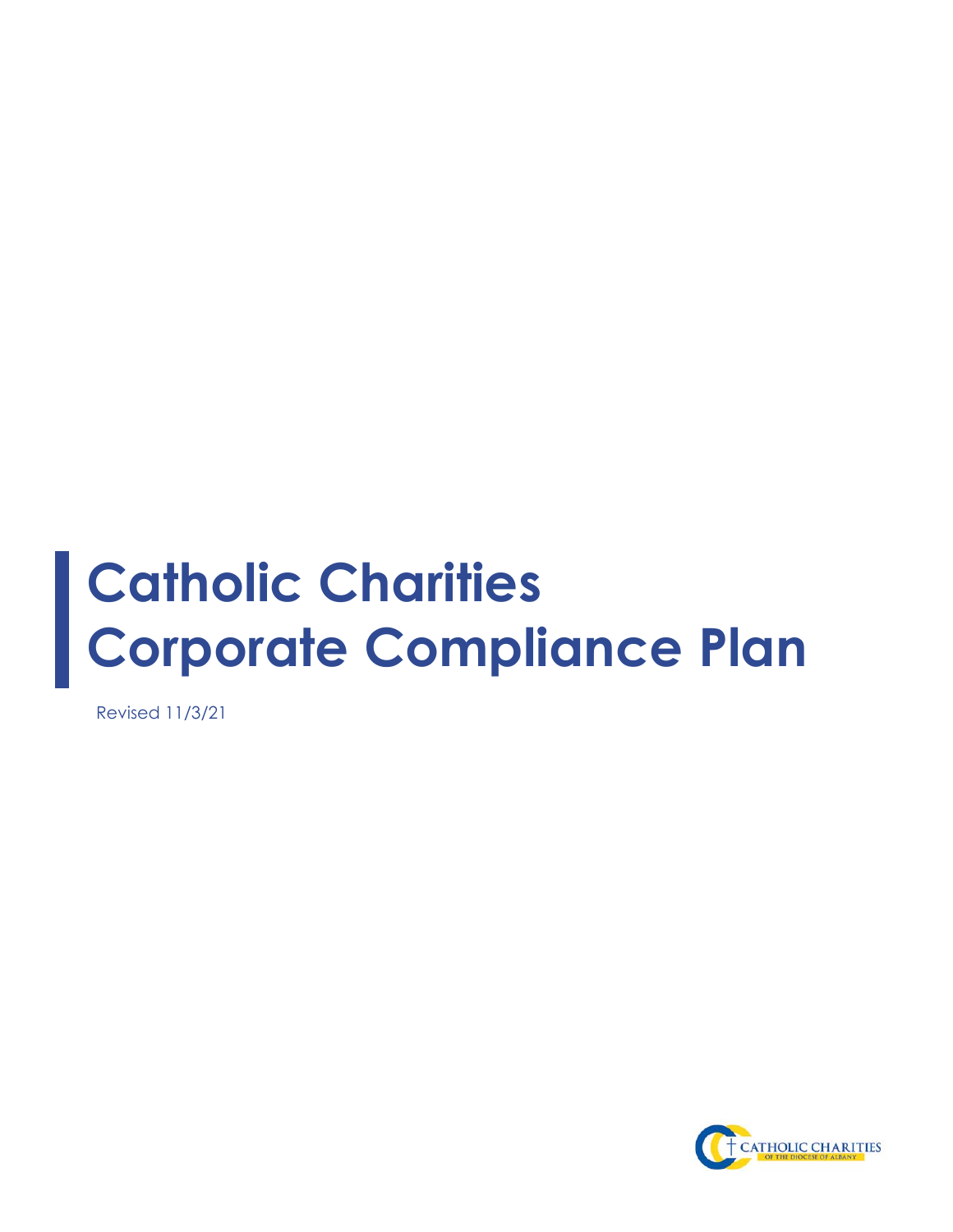

TO: Members of Catholic Charities of the Diocese of Albany

FROM: Kenneth M. Raymond Jr & Vincent W. Colonno

RE: Revised Corporate Compliance Plan

The Board of Trustees of Catholic Charities of the Diocese of Albany and Vincent W. Colonno, CEO, are dedicated and committed to meeting high ethical standards and compliance with all applicable laws in all programs and services provided by our agencies. Compliance and ethical practices are fundamental to the Catholic Charities mission with regard to how we provide services to the many people we serve. Therefore it is our pleasure to distribute the revised system wide Corporate Compliance Plan.

The Corporate Compliance Plan is an important document that identifies the eight elements of our Corporate Compliance Program and the expectations placed upon each of us as members of the Board of Trustees, local Agency Boards of Directors, and employees of Catholic Charities.

Upon the receipt and review of the Corporate Compliance Plan, kindly sign the acknowledgement in the back and return it to your supervisor or Agency Executive Director. If after reading through the plan you have questions, you may address them to your supervisor, Agency Executive Director, or to Cathy Krom, Compliance & HIPAA Privacy Officer. Cathy can be reached at 518-453-6659 or at [cathy.krom@ccrcda.org.](mailto:cathy.krom@ccrcda.org)

\_\_\_\_\_\_\_\_\_\_\_\_\_\_\_\_\_\_\_\_\_\_\_\_\_\_\_\_ \_\_\_\_\_\_\_\_\_\_\_\_\_\_\_\_\_\_\_\_\_\_\_\_\_

Kenneth M. Raymond Jr. (2008) Wincent W. Colonno President, Board of Trustees Chief Executive Officer

40 NORTH MAIN AVENUE, ALBANY, NEW YORK 12203 > PHONE: (518) 453-6650 > FAX: (518) 453-6792 > WEB: WWW.CCRCDA.ORG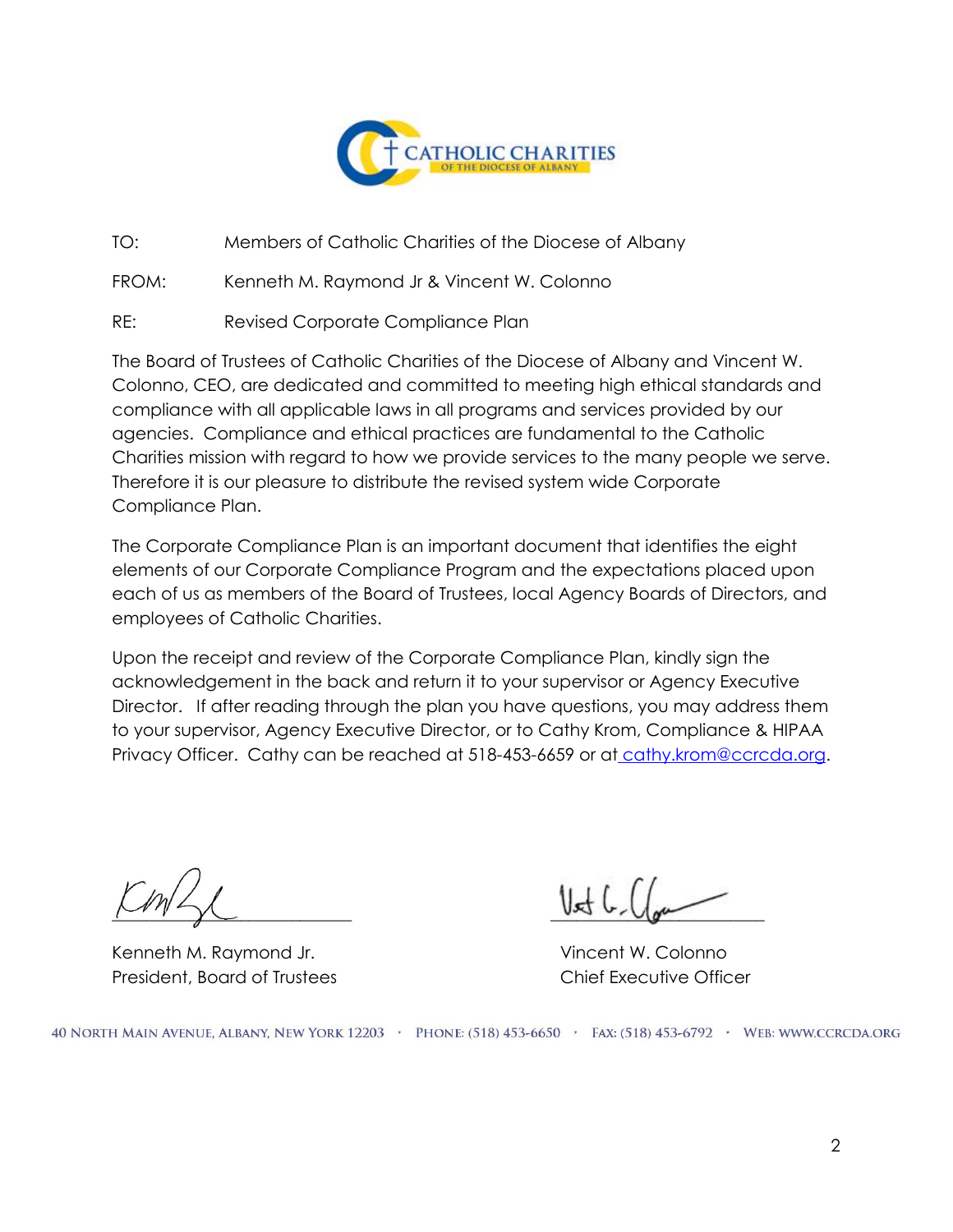# **Corporate Compliance Plan**

*Approved by the Board of Trustees of Catholic Charities of the Diocese of Albany*

# **Index**

| <b>Our Mission</b>                                        | 4  |
|-----------------------------------------------------------|----|
| <b>Principles and Values</b>                              | 4  |
| Introduction                                              | 5  |
| Benefits of a Compliance Program                          | 6  |
| The Eight Elements of the<br>Corporate Compliance Program | 6  |
| Code of Conduct                                           | 11 |
| Sanction Screening                                        | 11 |
| Confidentiality & Privacy                                 | 11 |
| Conflict of Interest                                      | 11 |
| Record Retention                                          | 11 |
| Government Investigations                                 | 11 |
| Closing Statement of Commitment                           | 12 |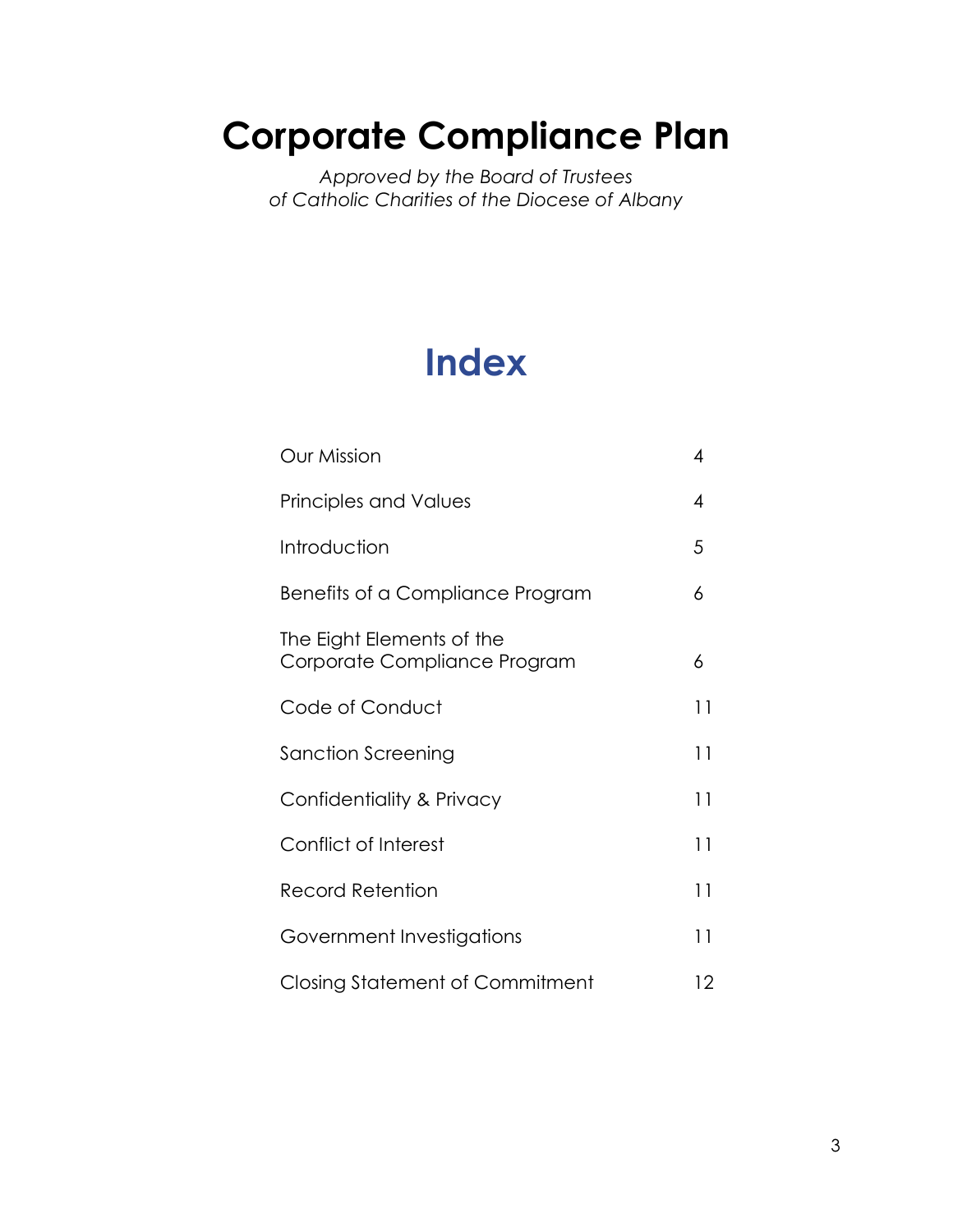Compliance related requests or reports of concerns can be made to**:**

#### **Compliance & HIPAA Privacy Officer:**

Cathy Krom **Phone:** 518-453-6659 **Email:** cathy.krom@ccrcda.org

**Ethics Help Line: Phone:** 1-866-662-1875 **Email:** [Compliance@ccrcda.org](mailto:Compliance@ccrcda.org) **Online form is available on the CCRCDA Website:** [http://www.ccrcda.org/about\\_us/report\\_a\\_c](http://www.ccrcda.org/about_us/report_a_concern.cfm) [oncern.cfm](http://www.ccrcda.org/about_us/report_a_concern.cfm)

#### **Chief Executive Officer (CEO):**

Vincent W. Colonno **Phone:** 518-453-6650

# **Our Mission**

The mission of Catholic Charities is the foundation of the Corporate Compliance Plan.

#### **Our Mission Statement**

*Catholic Charities, a ministry of the Diocese of Albany, is committed to active witness on behalf of the Scriptural values of mercy and justice.*

*Catholic Charities recognizes human need at all stages of life, responds to all persons regardless of race, creed or lifestyle, with special emphasis on the economically poor and vulnerable.* 

*Catholic Charities serves and empowers persons in need, advocates for a just society, calls forth and collaborates with women and men of good will in fulfillment of its mission.*

# **Principles and Values**

The Church's social teaching is a rich treasure of wisdom about building a just society and living lives of holiness amidst the challenges of modern society. Catholic Charities' principles and values, outlined below, are rooted in these teachings.

#### **Principles**

**Human Dignity:** Catholic Charities affirms that each person is made in the image of God and has inherent dignity. Each person must be respected from conception to natural death. Each person is endowed with rights and duties. Catholic Charities affirms that each person served and engaged with our work will be held in great esteem and with great respect.

**Common Good:** Catholic Charities affirms that there is a universal destination of all created things that all persons have the right to access all that they need in order to reach their fulfillment and that all persons have the concurrent obligation to work for the rights of others as well.

**Subsidiarity:** Catholic Charities affirms that decisions should be made at the lowest possible level, should involve those who are capable of participation in decision-making and who will be impacted by those decisions, and should empower those who are most in need. Concurrently, we commit to creating and renewing structures and institutions that provide assistance and aid, as required, appropriate and necessary. Catholic Charities, as members of the civic society, affirms that we should actively participate in the public disclosure at both the national and local community level, seeking justice for all, but especially for those who have no voice of their own. We affirm that we should both advocate and serve, advocating both for individuals and for just social structures.

**Solidarity with the Poor:** Catholic Charities affirms that the most poor and vulnerable persons and families have a special claim to our services and programs. Catholic Charities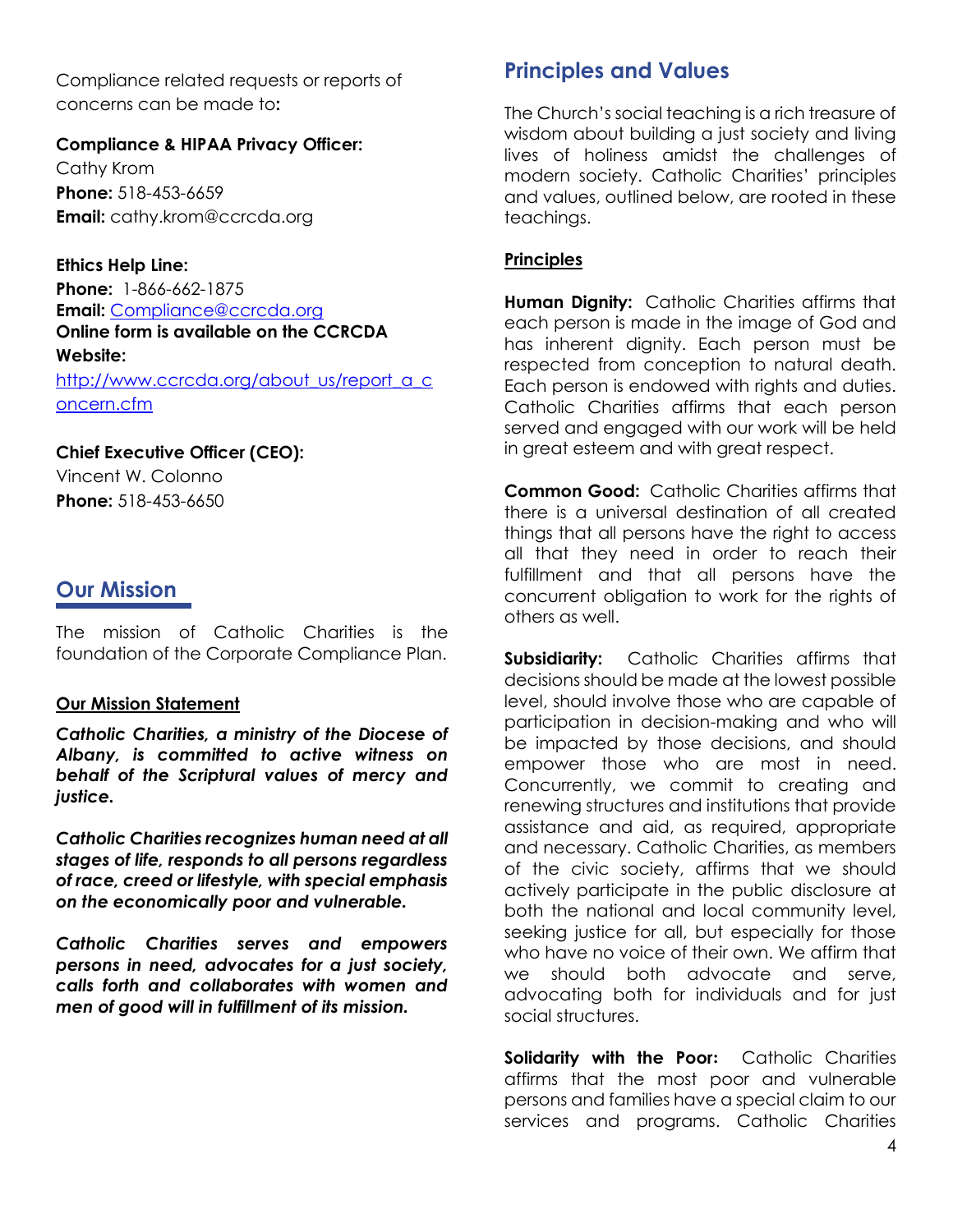affirms that our staff and boards should engage those served to have representative voice in decisions impacting policies and programs. Accordingly, we affirm the need to create structures and processes for obtaining appropriate input from stakeholders. Catholic Charities commits ourselves to continue to be a voice with poor and vulnerable individuals and families in the public discourse.

## **Fundamental Values**

**Truth:** Catholic Charities affirms that transparency and accountability will always be pursued in our communication and work. Catholic Charities affirms the truth of the intrinsic dignity and worth of the human person as a social being and will witness to our Catholic identity in fulfilling our roles in Church and in society.

**Freedom:** Catholic Charities affirms that we will always assist our clients, staff and volunteers to live in socially responsible freedom, to exercise their authentic autonomy in light of objective truth and to actualize their inherent potential as beings created in the image and likeness of God. Catholic Charities will respect and affirm the autonomy of each organization/entity with whom we are in relationship.

**Justice:** Catholic Charities affirms that it is a matter of justice that all clients have the right to self-actualization and to reach their potential as beings created in the image and likeness of God. Catholic Charities affirms that we will work to achieve greater justice in our communities through our social policy advocacy efforts – locally, nationally and internationally. Catholic Charities affirms that all contracts and agreements and all relationships with stakeholders will be based on norms of justice. Catholic Charities affirms that we will work to expand and maintain diversity and excellence in our membership, board, leadership positions and staff. Catholic Charities affirms that we will continue to work to help eradicate racism and prejudice within our own organizations and in society at large.

**Love:** Catholic Charities affirms that love – caritas – will be the chief identifying characteristic and element of our work and life.

# **Introduction**

The Board of Trustees and the CEO are dedicated and committed to meeting high ethical standards and compliance with all applicable laws in all programs and services provided by our agencies. A Corporate Compliance Plan has been established to assure that Catholic Charities of the Diocese of Albany's (CCDA) programs and services are being conducted in compliance with applicable laws, regulations, contracts and the highest ethical standards. The Plan contains the eight elements required by NYS regulation and is intended to create an organizational culture that is transparent and promotes prevention, detection and resolution of instances of conduct that may not conform to: 1) our mission and values; 2) standards of ethical conduct; 3) federal, state and local laws; and 4) federal, state and private health care funded program requirements, such as Medicaid and Medicare. As detailed with this Plan, it is the duty of CCDA employees to comply with the codes of ethical conduct and compliance standards applicable to their individual areas of employment and assignment.

If, at any time, a member becomes aware of any apparent violation of this plan which includes CCDA's standards, he or she has the responsibility to report such violations in accordance with the reporting requirements of this plan. Persons making such reports are assured that these reports will be treated as confidential to the extent permissible and that such reports will be shared only on a need-toknow basis. CCDA will take no adverse action against persons making such reports in good faith and without malicious intent, whether or not the report ultimately proves to be founded. If an employee does not report conduct violating the CCDA's standards, the employee may be subject to disciplinary action as outlined in the CCDA's Employee Handbook. When an employee has a question regarding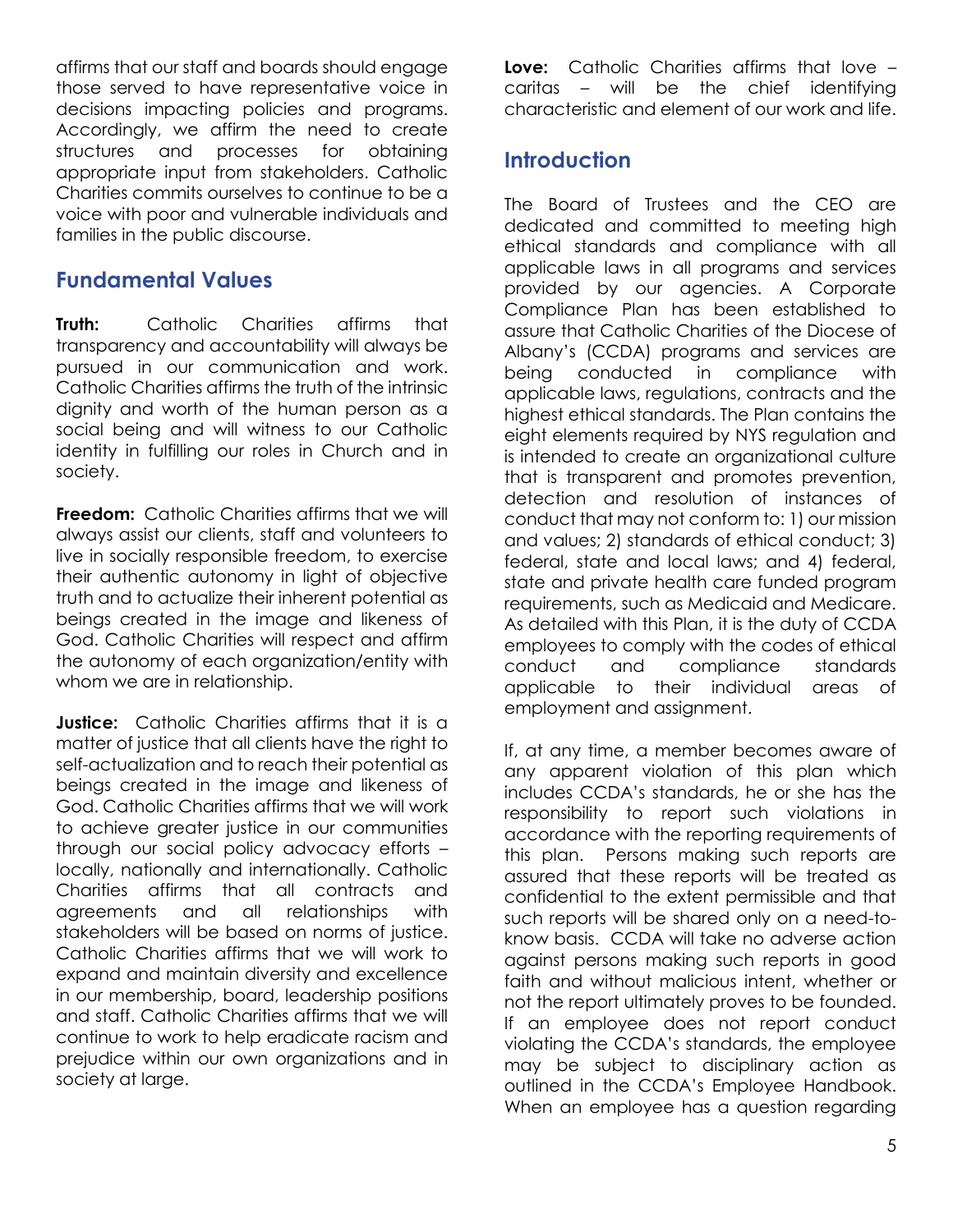the legality or propriety of a course of action, the employee should seek guidance from his or her supervisor or from the Compliance & HIPAA Privacy Officer before taking any action.

## **CATHOLIC CHARITIES' COMMITMENT TO ETHICAL BEHAVIOR AND COMPLIANCE**

All members with a direct interest, involvement or partnership with Catholic Charities of the Diocese of Albany (CCDA), are expected to have a commitment to ethical behaviors within this system of services. For this purpose we are providing you this Compliance Plan. This plan, in conjunction with the Code of Conduct was designed to offer all employees, members of the Board of Trustees, members of the Local Agency Boards of Directors, and other involved individuals general direction when confronted with an ethical question. As needed, this Plan may make reference to other resources that more specifically outline expectations. Throughout this plan, all stakeholders will be referred to as "Members" and the contents should be considered by each member as it pertains to their role in the system of CCDA.

Ethical behavior is defined as decisions, choices, and actions of an individual or group within the organization that reflect the CCDA mission, the principles of Catholic Social Teaching, the Ethical and Religious Directives for Catholic Health Care Services issued by the United States Conference of Catholic Bishops, and that are in compliance with internal and external standards and regulations.

### **Benefits of a Compliance Program**

An effective Corporate Compliance Program helps to ensure the integrity of programs and services and minimizes risks to programs and services, and most importantly, to clients served.

Benefits of an effective Corporate Compliance Program include but are not limited to the ability:

 To provide a framework for educating staff regarding the link between our

mission and values and regulatory compliance;

- To provide programs and services in compliance with state and federal laws and consistent with the highest standards of business and professional ethics;
- To identify systems that are working well with the possibility of replicating those systems in other agencies throughout our system as well as to find and correct organizational weakness;
- To implement and document changes as proof of effectiveness;
- To communicate to employees CCDA's commitment to quality service, and a willingness to hear employee concerns;
- To promote ethical conduct;
- To promote a willingness to work collaboratively with auditors.

# **The Eight Elements of the Corporate Compliance Program**

- I. Corporate Compliance Written Standards and Procedures
- II. Corporate Compliance Program Oversight and Oversight Authority
- III. Training and Education
- IV. Reporting Concerns & Communication with Compliance- Ethics Help Line
- V. Annual Work Plan, Auditing and Monitoring
- VI. Responding to Non-Compliance and Developing a Corrective Action Plan
- VII. Whistleblower Provisions and Protection
- VIII. Enforcement of Compliance Standards

#### **I. Corporate Compliance Written Standards and Procedures**

There are numerous federal and state laws and regulations defined for programs operating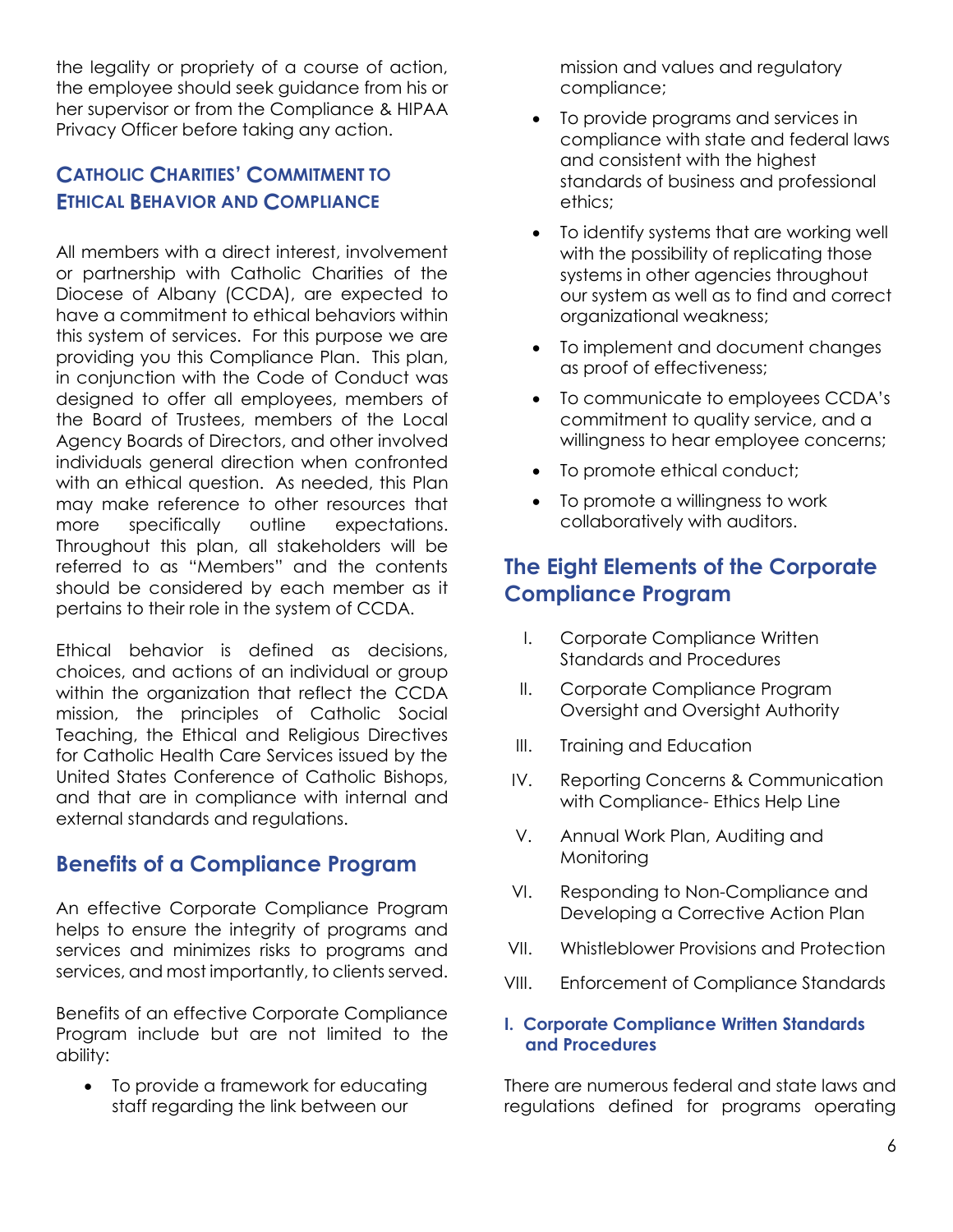within CCDA. Where relevant, CCDA has developed standards and procedures to operationalize funding and program requirements. CCDA will continue to revise and/or develop standards and procedures as regulatory requirements change. These standards and procedures promote our commitment to delivering the quality of service that is expected from Catholic Charities.

Federal and state statutes (e.g. Title 18, Part 521) illustrate actions that pose a particular risk to human service organizations. Risk areas include but are not limited to:

- Billing and receiving reimbursement for items, supports or services not actually rendered;
- Providing and keeping reimbursement for unnecessary supports or services;
- Duplicate billing and receiving more reimbursement than is due;
- False cost reports;
- Billing for supports or services with inadequate supporting documentation;
- Disclosing protected healthcare information;
- Solicitation or receipt of remuneration for referrals.

Catholic Charities is committed to ensuring that billing practices, documentation, and service delivery comply with federal and state laws and regulations as well as contractual agreements.

#### **II. Corporate Compliance Program Oversight and Oversight Authority**

The Corporate Compliance Program Oversight consists of the Board of Trustees Corporate Compliance Committee, Management Compliance Committee and the Compliance Officer.

**Board of Trustees:** The Board of Trustees (BOT) authorized the development and implementation of an effective Corporate Compliance Program at CCDA. The BOT has appointed the Executive Committee to function as the Corporate Compliance Committee of the BOT. The BOT Corporate Compliance Committee is responsible for approving and overseeing the Corporate Compliance Plan, the Code of Conduct and the Annual Work Plan, along with ensuring that CCDA has an effective Corporate Compliance Program. The BOT Corporate Compliance Committee has a direct line of communication with the Compliance Officer (CO) and will be kept informed of compliance-related issues through, minimally, a semi-annual report and as needed from the CO or CEO.

**Compliance Committee:** The Management Compliance Committee is comprised of Compliance Department staff, Human Resources Director, IT Director, IT Security Officer, Chief Programming Officer, Chief Fiscal/Operating Officer, Controller, Director of Quality and Performance Improvement. This committee serves as an informational and advisory resource for Compliance, to facilitate collaboration and communication about compliance audits, risks, and work plan topics

**Compliance Officer (CO):** The CO reports to the CEO and to the BOT Corporate Compliance Committee. The CO duties and responsibilities include, but are not limited to the following:

- Develops and implements an annual Corporate Compliance Work Plan in cooperation with the CEO, and CFO to be approved by the BOT Corporate Compliance Committee;
- In cooperation with the CEO and Executive Directors creates a culture that encourages reporting of suspected fraud or other improprieties without fear of retaliation;
- Implements Corporate Compliance related standards and procedures as deemed necessary in conjunction with the CEO, CFO, and the Director for Human Resources;
- Reports on a regular basis to the CEO, and the Board of Trustees Corporate Compliance Committee regarding Corporate Compliance issues and risk areas;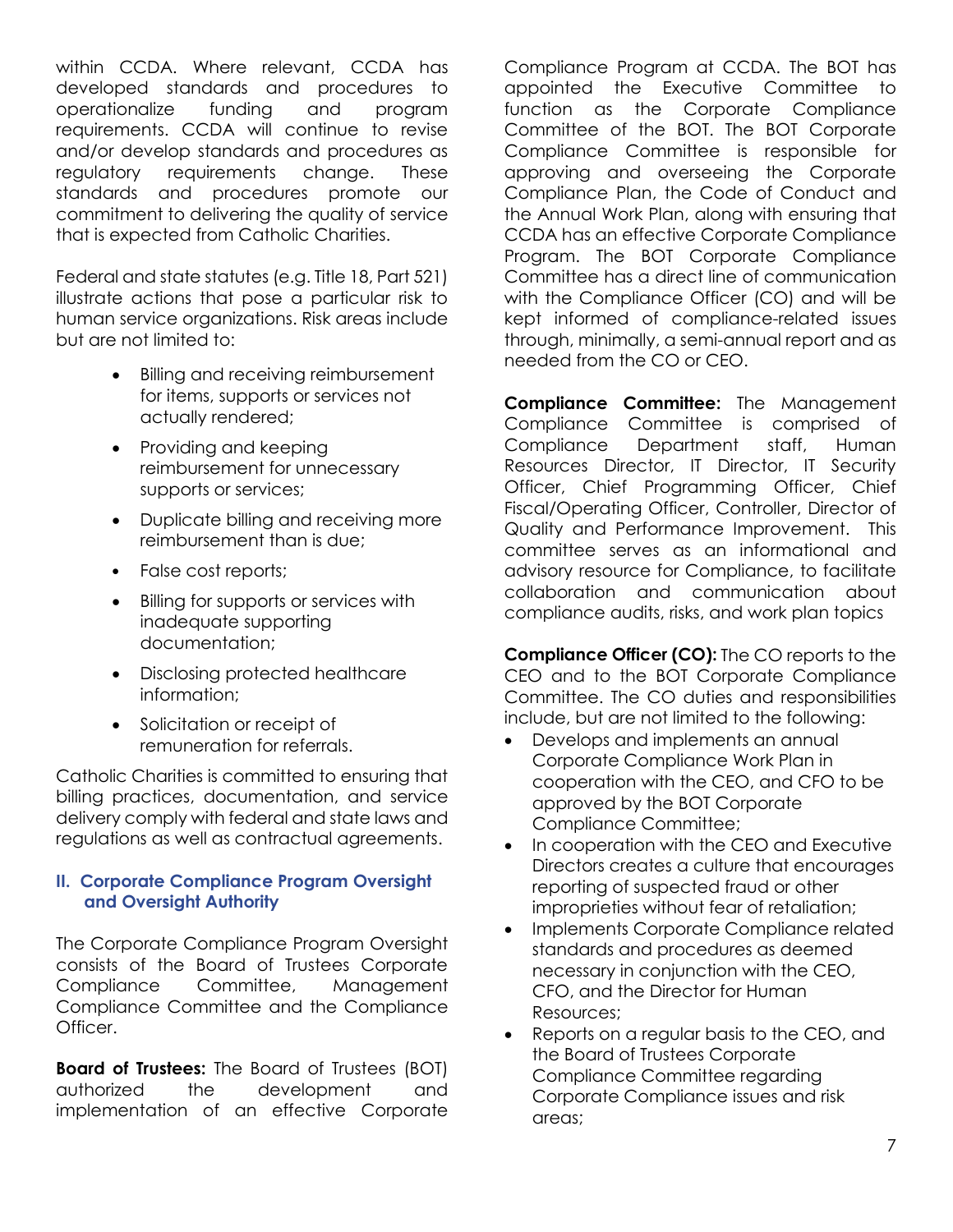- Maintains a reporting system (Ethics Help Line) and responds to concerns, complaints and questions regarding Corporate Compliance;
- Oversees compliance related investigations;
- Oversees systems that ensure sanction screening processes are completed in accordance with system-wide standards and procedures;
- Develops, coordinates and participates in multifaceted educational and training programs that focus on the elements of compliance and seeks to ensure that appropriate employees, contractors and management are knowledgeable and comply with pertinent federal and state standards;
- Maintains and updates a written Code of Conduct to provide compliance guidance for employees and members;
- Develops recommendations for corrective actions and when indicated supports local agencies in implementing corrective actions;
- Synthesizes and communicates ongoing regulatory changes from state and federal regulators, including OMIG;
- Oversees systems that monitor critical incidents and program audit findings throughout the system;
- In conjunction with local agency Executive Directors, oversees program specific internal auditing and monitoring processes, including review of compliance related trends, identification of compliance risk areas, and recommendations related to internal systems and controls to ensure compliance.

#### **Cathy Krom is the Compliance Officer, and can be reached at 518-453-6659 or by email at cathy.krom@ccrcda.org.**

#### **III. Training and Education:**

Staff, members of the Board of Trustees, Local Agency Boards of Directors, and other involved individuals are required to participate in training regarding compliance, fraud, abuse, whistleblower protections, ethical standards,

HIPAA, confidentiality and conflicts of interest. Staff shall attend an initial training session following hire. Initial training for BOT and Local Agency Boards shall be done as part of their orientation process. Staff, BOT and Local Agency Board members shall also participate in the annual Corporate Compliance Training update. Additional trainings may be required for certain staff and other involved individuals, related to specific contracts or partnerships. The CO in conjunction with Local Agency Executive Directors will ensure these trainings are implemented as appropriate. As new developments or concerns arise, the CO may require additional training sessions for some or all individuals. This specialized training may focus on areas that have been determined to pose a high risk of misconduct or error.

Compliance training shall be documented. The CO maintains records of refresher compliance training, and initial staff and other involved individuals. Employee training records and signed acknowledgements are maintained in personnel files. Staff and Board members shall sign an acknowledgement form upon receiving the Corporate Compliance Plan and Code of Conduct at initial training, and when significant revisions of those documents are received.

As part of ongoing training and education, the CO will periodically assess the effectiveness of the Corporate Compliance training materials and make adjustments when needed.

#### **IV. Reporting Concerns and Communication with Compliance**- **Ethics Help Line**

CCDA strives for an environment where staff can openly communicate questions or concerns to their supervisor or the Agency Executive Director. If these options are not available for any reason, the toll-free Ethics Help Line is also available to voice concerns about potential unethical, illegal and unsafe actions. CCDA encourages those reporting a concern to provide contact information, which allows CCDA to follow up with the reporter for additional information. However, CCDA recognizes that there may be situations where reporting anonymously is preferred.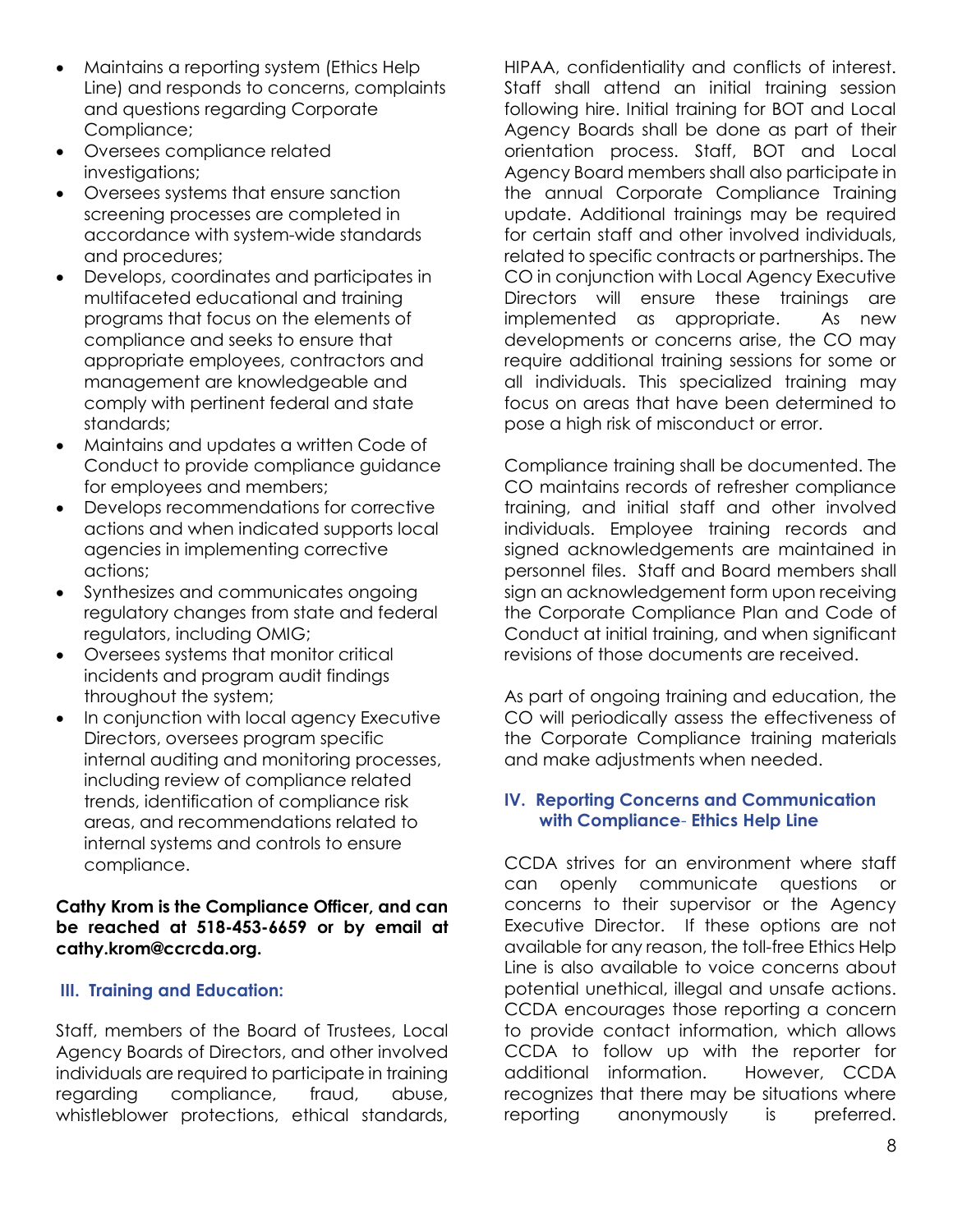Anonymous reports of concern may be made to the Ethics Helpline by phone or by using the form on the CCDA website.

All CCDA employees have the responsibility to report concerns. The Corporate Compliance Officer (CO) follows up on reports to the Ethics Help Line. Individuals may also communicate concerns to the CO in writing, through e-mail, or by asking to meet in person. It is not the responsibility of the reporter to determine if the reported concern constitutes an occurrence of potentially unethical, illegal and/or unsafe behavior. CCDA will take no adverse action against persons making such reports in good faith.

Reports will be treated confidentially to the extent possible and such reports will be shared only on a need-to-know basis. All employees who are aware of a concern regarding potential unethical, illegal and/or unsafe action have a responsibility to report the concern, and failure to report compliance concerns, may result in disciplinary action up to and including termination as outlined in the Employee Handbook.

#### **Contact the Ethics Help Line by:**

**Phone: 866-662-1875**

**Email: [Compliance@ccrcda.org](mailto:Compliance@ccrcda.org)**

**Online form on the CCRCDA website:**  [http://www.ccrcda.org/about\\_us/report\\_a\\_co](http://www.ccrcda.org/about_us/report_a_concern.cfm) [ncern.cfm](http://www.ccrcda.org/about_us/report_a_concern.cfm)

**The phone and website form options allow for anonymous reporting.** Please refer to your phone provider's guidance if you want your phone number hidden/not displayed in your phone message.

#### **V. Annual Work Plan, Auditing and Monitoring**

**Annual Work Plan:** The Corporate Compliance Program is committed to an ongoing assessment of program compliance across all agencies. The results of the assessments are the basis for the development of the Annual Corporate Compliance Work Plan. The plan outlines Corporate Compliance projects for the upcoming year. These projects might include, but are not limited to the following:

- Internal program and/or fiscal audits
- Re-reviews of areas with previous compliance concerns
- Planned training activities

The CO, develops the work plan with input from CCDA leadership and Local Agency Executive Directors, and monitors the progress of the plan. The BOT Corporate Compliance Committee is responsible for approving the Annual Work Plan and will receive periodic progress updates.

**Audits**: CCDA will perform internal audits in order to identify and promptly rectify potential non-compliance and quality issues. The Corporate Compliance Annual Work Plan outlines compliance audits for the system of CCDA. These audits will be completed by Compliance Department staff, in cooperation with agency staff. In addition, it is recommended that each agency perform their own audits regarding compliance and that the results be shared with the CO. CCDA audits include periodic audits of records to ensure that billing, claims processing, reimbursement procedure and practices, and documentation related to service delivery, adhere to federal and state regulations, contractual agreements, and to CCDA's Standards and Procedures.

These records serve as the measurement for fulfilling our obligations to the people we support, our staff, and governing agencies. They are the basis for managing the organization and insuring that the organization is operating within the mandates of the governing bodies that oversee agency operations.

In addition to internal audits, an annual financial statement and A-133 Federal Single Audit is performed by an external audit firm.

**VI. Responding to Non-Compliance and Developing a Corrective Action Plan**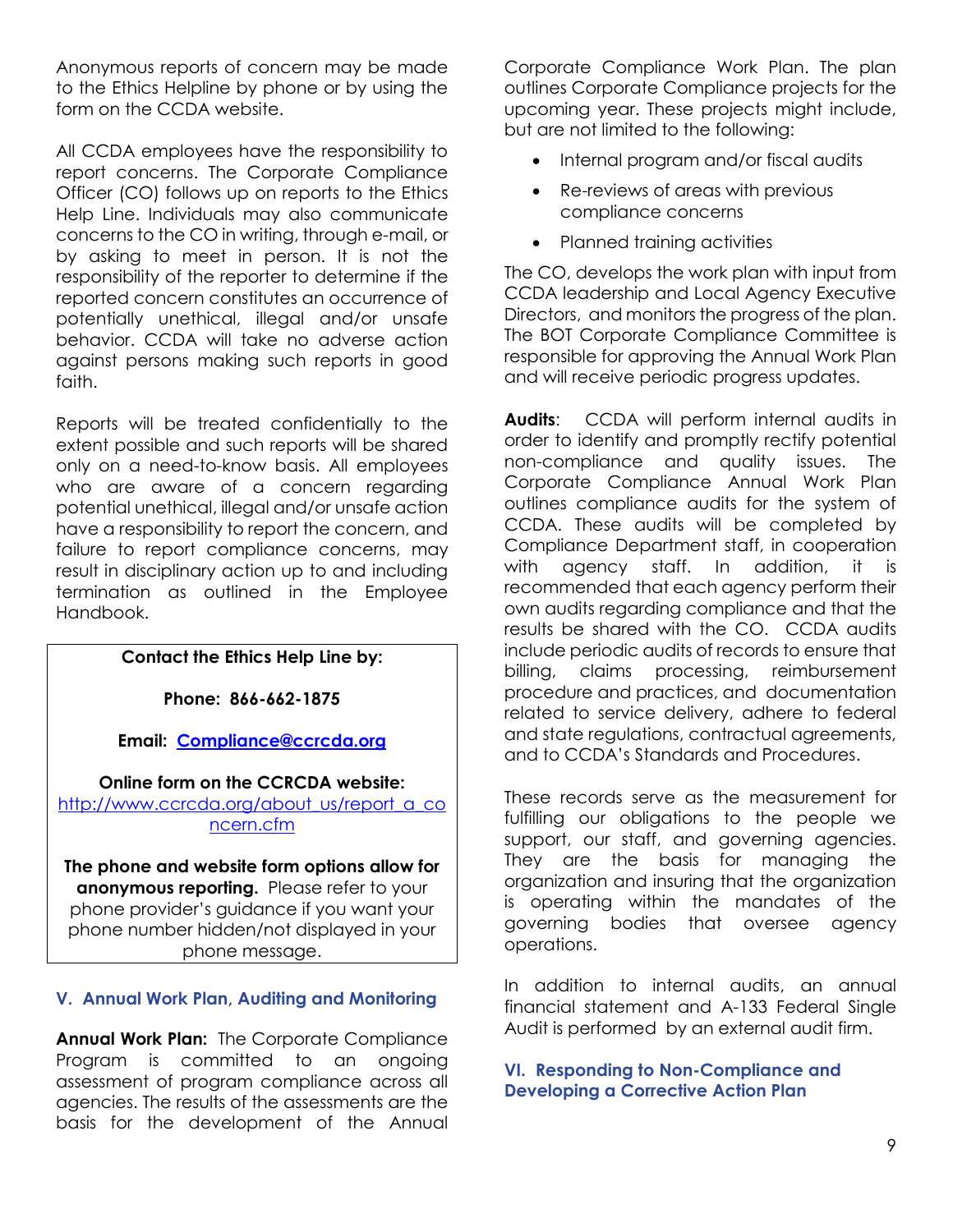When a concern is brought to the Compliance Officer (CO), he/she will research the concern, and if necessary, conduct or oversee an investigation. All members have a responsibility to participate, when requested, in the resolution of compliance related matters.

As needed, the CO will confer with the Agency Executive Director, CEO, CFO, legal counsel, Human Resources, and comply with relevant reporting requirements. If the CO determines, after an investigation, that non-compliant conduct has occurred, the corrective action and, if necessary, disciplinary steps will be outlined. After the investigation, the CO will prepare a written report of findings including the corrective action plan which will be shared with the CEO, and when appropriate, the Agency Executive Director. Summary of findings and corrective actions will be shared with the Corporate Compliance Committee of the BOT, and Management Compliance Committee.

In the event an internal or external audit or investigation discovers a departure from legal, regulatory, or ethical standards or shows quality concerns, the report will recommend appropriate corrective action, including revision of internal control mechanisms and procedures. It is the responsibility of agency management to ensure that the appropriate corrective action plan is implemented and resolves the issues identified and that the results be shared with the Compliance Department in a timely manner. The department will follow-up as needed with regard to the implementation of the corrective action. This may include conducting follow-up reviews.

In any situation where the investigation results show reasonable grounds of a violation of law or contract requirements, CCDA will promptly report the existence of misconduct or noncompliance to government authorities and/or contracted parties in accordance with any applicable requirements. The Standard and Procedure regarding Self-Disclosure further addresses required actions in the event that an investigation determines that self-disclosure is required.

#### **VII. Whistleblower Provisions and Protections**

CCDA encourages and requires members participate in the Compliance program by reporting concerns, and will take no adverse actions regarding reports of concern that are made in a good faith effort. CCDA prohibits retaliation including threats, intimidation, or loss of employment, against anyone for good faith reporting or participating in the resolution of compliance matters. This includes reporting concerns, participation in compliance investigation, audit, corrective actions, as well as reporting to appropriate government offices. Any employee who believes this standard to be violated may report his or her concern to the CO and a full investigation will occur. If reasonable grounds exist to support the claim, a corrective action plan will be developed which may include disciplinary action against any persons involved in any retaliatory action.

#### **VIII. Enforcement of Compliance Standards**

Failure to comply with the Corporate Compliance Plan, with applicable Federal and State laws and regulations, contracts and ethical standards governing CCDA's programs, and/or with CCDA's standards and procedures may result in disciplinary action or other appropriate corrective actions. Enforcement and discipline, under the authority of appropriate management staff and the systemwide Human Resource Department, will occur as warranted and may include but not be limited to:

- Discipline of individuals who fail to report known non-compliant conduct;
- Discipline of those persons involved in non-compliant conduct;
- Discipline of managers or supervisors if the misconduct reflected poor supervision or lack of diligence;

The degree of discipline for employees may range from counseling and retraining up to and including termination of employment based on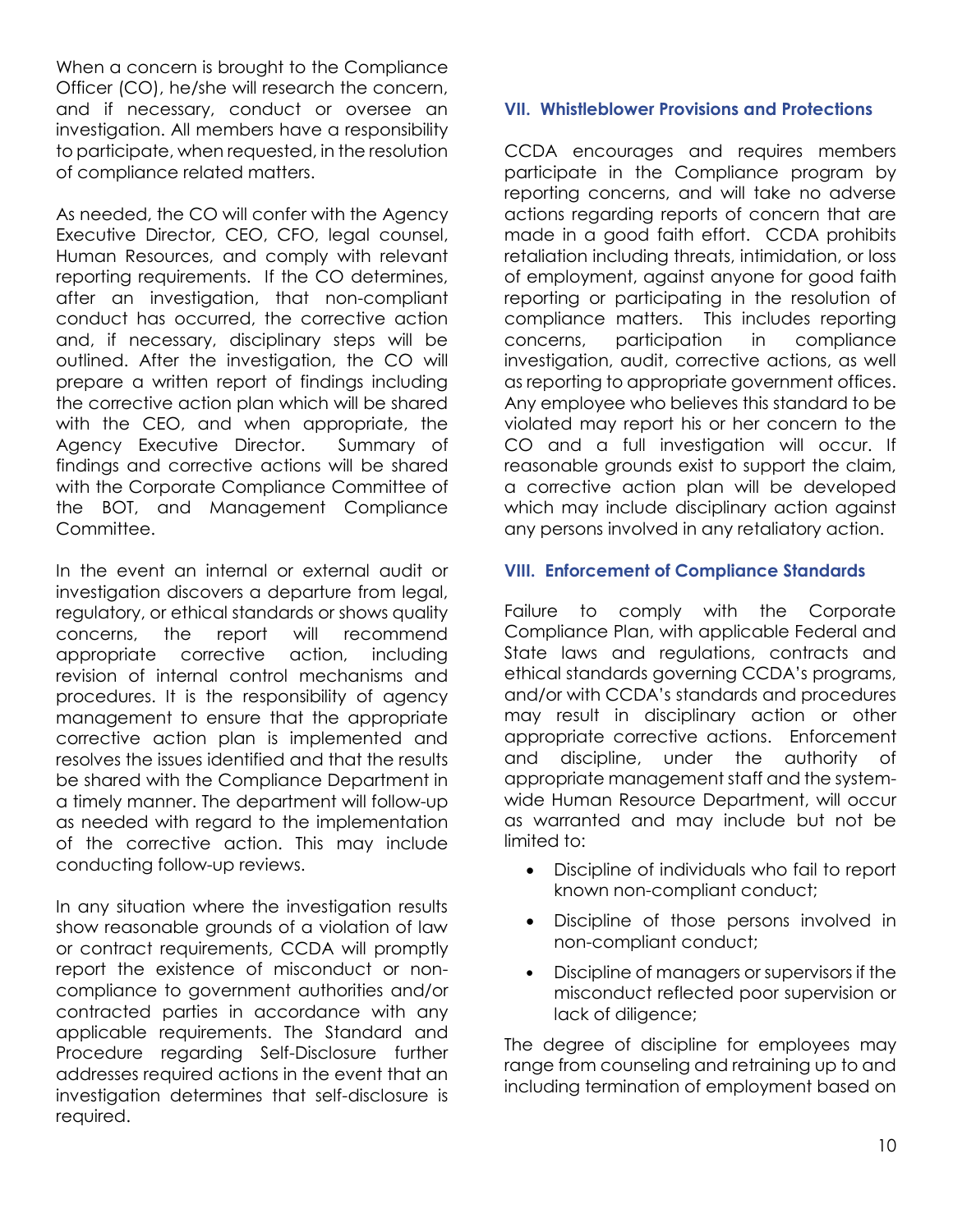the situation, and as outlined in the CCDA Employee Handbook.

# **Code of Conduct**

The Code of Conduct aims at assisting individuals at all levels of the organization understand their responsibilities to demonstrate professional and ethical conduct that is grounded in the CCDA mission. The Code of Conduct and this Compliance Plan are included in the required training for staff and Board members including the BOT and a copy is provided to each employee and Board member. This Compliance Plan and the Code of Conduct are available, as links on CCDA website.

The Code of Conduct has been approved by the Board of Trustees of CCDA. All members are expected to adhere to the guidance within the code, and to seek assistance when applicable.

# **Sanction Screening**

New and existing employees, members of the Board of Trustees, the local Agency Board of Directors, Medical Doctors authorizing<br>residential services, vendors, and other vendors, and other involved parties, will be screened for sanctions related to participation in government funded programs. The databases of the following entities will be screened to determine exclusion.

- U.S. Department of Health and Human Services Office of Inspector General
- U.S. General Services Administration (GSA)
- NYS Office of Medicaid Inspector General

The Standard and Procedure on Government Exclusion Monitoring & Sanction Screening provides additional guidance on sanction screening, including the actions that would be taken in the event of a potential exclusion or debarment finding for a member, to ensure compliance with exclusion related requirements. The Compliance Officer (CO) will be responsible for monitoring compliance.

# **Confidentiality & Privacy**

CCDA values the privacy and protection of confidential information of: individuals receiving services; employees; members; and agency business records. Therefore, CCDA is committed to full compliance with all applicable federal, state, and funder-specific data privacy and confidentiality requirements. Since CCDA provides services that have differing confidentiality requirements, guidance on this topic is provided by CCDA Confidentiality Standard and Procedures, Program specific policies, and where applicable, the CCDA HIPAA Handbook.

# **Conflict of Interest**

CCDA is obligated to conduct its operations while prohibiting actual or potential Conflicts of Interest (COI). Conflict of Interest (COI) Standard and Procedure provide guidance for members on COI disclosure and appropriate mitigation/management when a COI arises.

# **Record Retention**

CCDA is committed to maintaining business and client records in accordance with applicable requirements. CCDA Record Retention Standard and Procedures, as well as agency and program specific policies provide guidance on record retention timeframes, file maintenance processes and record destruction processes.

# **Government Investigations and Reviews**

CCDA, as part of its commitment to full compliance with state and federal laws, will cooperate with all reasonable requests made by any government agency during the course of a review or investigation. CCDA also recognizes that staff and clients may be asked to participate in such reviews or investigations. CCDA will provide appropriate support to staff and clients who may be asked to participate in investigations or reviews.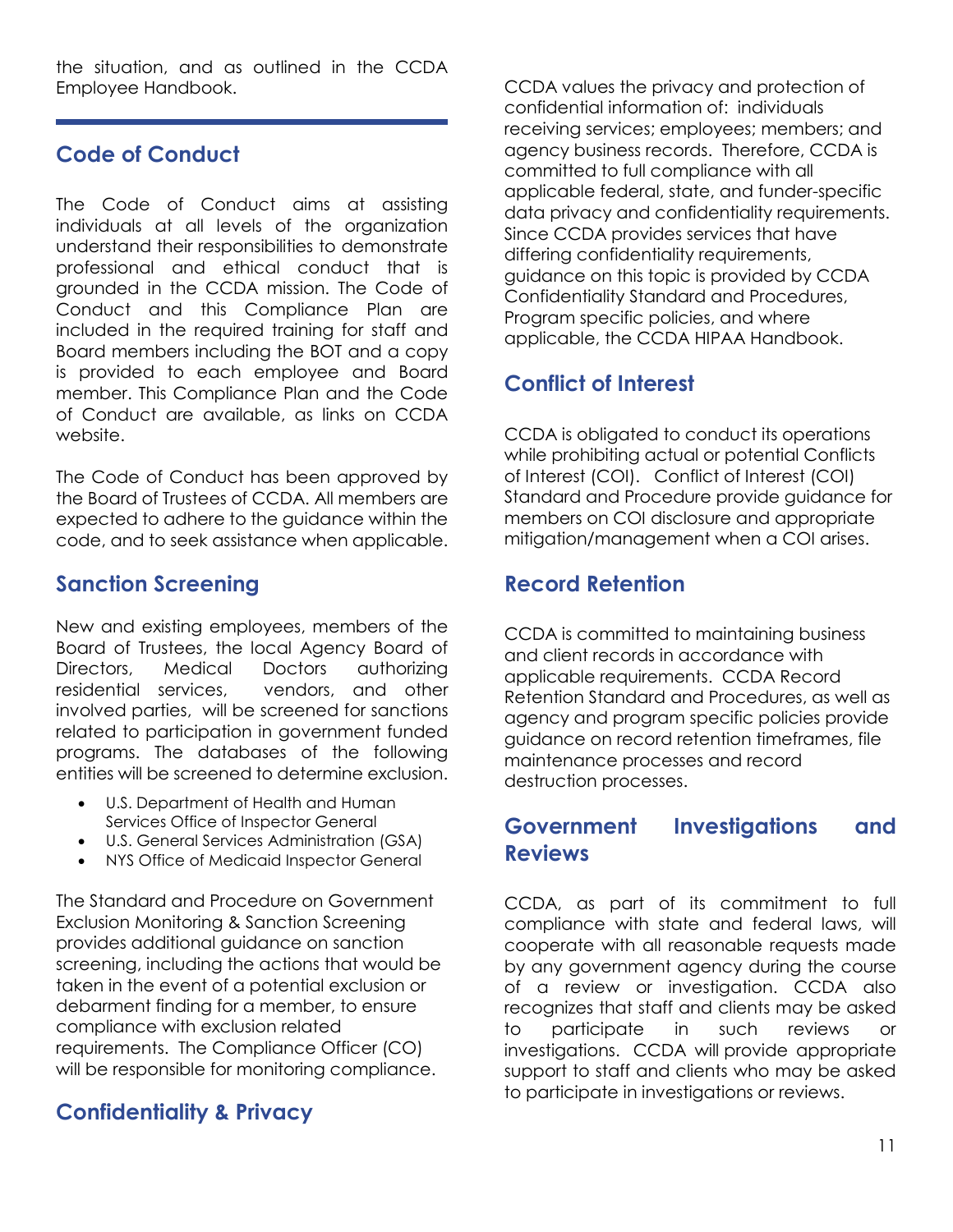# **Closing Statement of Commitment**

CCDA, in accordance with its mission, is an organization committed to providing the highest quality of service. Based on our values and principles, CCDA works diligently to be in compliance with the laws, codes, rules and regulations of state and federal entities which guide the delivery of our services. In addition to compliance with applicable program requirements, CCDA is committed to an organizational culture that supports education and training, continuous quality improvement, ethical conduct and decision making, and a culture of transparency.